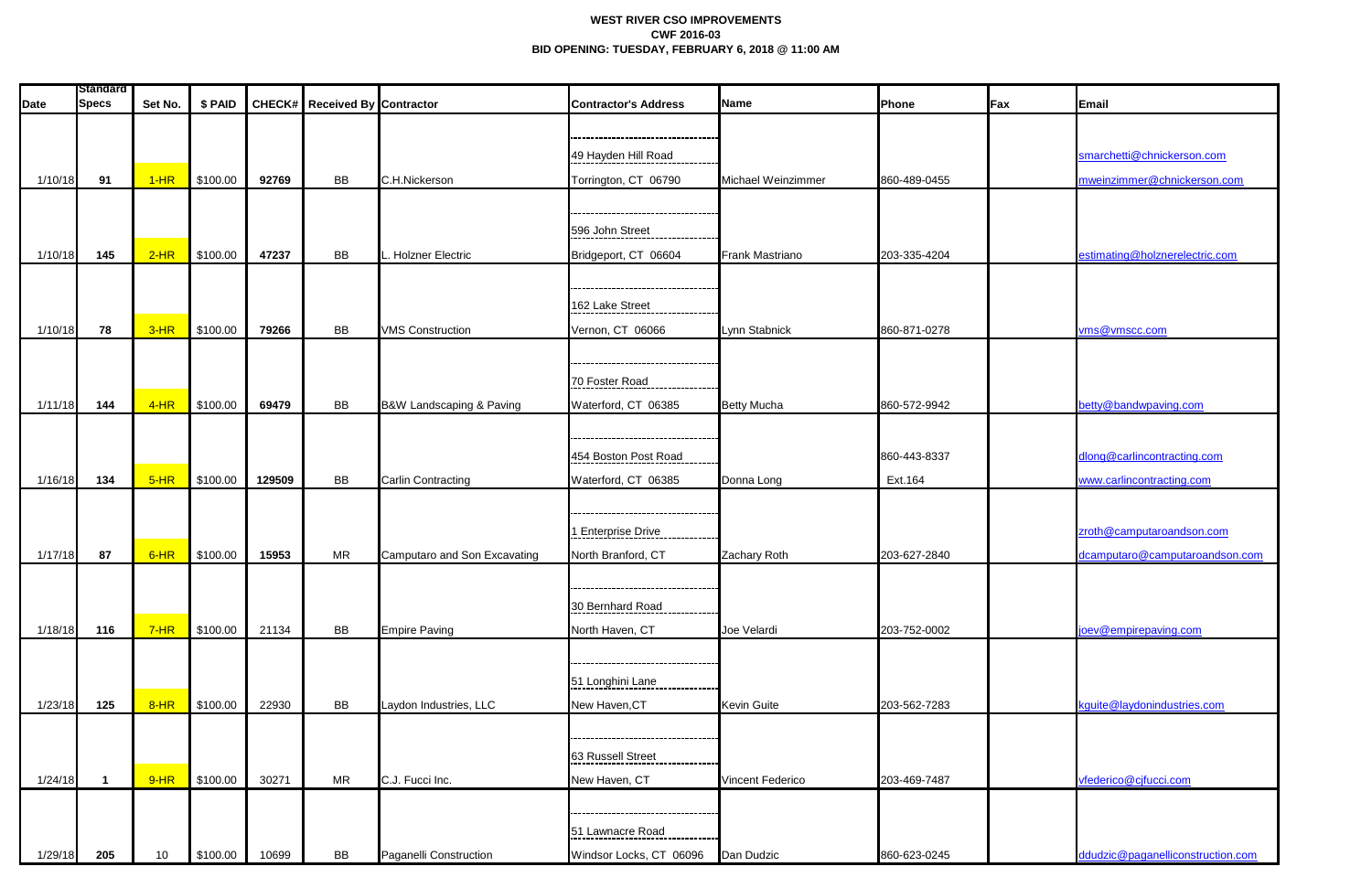## **WEST RIVER CSO IMPROVEMENTS CWF 2016-03 BID OPENING: TUESDAY, FEBRUARY 6, 2018 @ 11:00 AM**

| <b>Specs</b><br>Set No.   \$ PAID   CHECK#   Received By Contractor<br>Name<br>Email<br>Phone<br>Fax<br>------------------------------------<br>------------------------------------<br>11<br><br>12<br> |      | <b>Standard</b> |  |  |  |                             |  |  |  |
|----------------------------------------------------------------------------------------------------------------------------------------------------------------------------------------------------------|------|-----------------|--|--|--|-----------------------------|--|--|--|
|                                                                                                                                                                                                          | Date |                 |  |  |  | <b>Contractor's Address</b> |  |  |  |
|                                                                                                                                                                                                          |      |                 |  |  |  |                             |  |  |  |
|                                                                                                                                                                                                          |      |                 |  |  |  |                             |  |  |  |
|                                                                                                                                                                                                          |      |                 |  |  |  |                             |  |  |  |
|                                                                                                                                                                                                          |      |                 |  |  |  |                             |  |  |  |
|                                                                                                                                                                                                          |      |                 |  |  |  |                             |  |  |  |
|                                                                                                                                                                                                          |      |                 |  |  |  |                             |  |  |  |
|                                                                                                                                                                                                          |      |                 |  |  |  |                             |  |  |  |
|                                                                                                                                                                                                          |      |                 |  |  |  |                             |  |  |  |
|                                                                                                                                                                                                          |      |                 |  |  |  |                             |  |  |  |
| -----------------------------------                                                                                                                                                                      |      |                 |  |  |  |                             |  |  |  |
| 13                                                                                                                                                                                                       |      |                 |  |  |  |                             |  |  |  |
|                                                                                                                                                                                                          |      |                 |  |  |  |                             |  |  |  |
| ---------------------------------                                                                                                                                                                        |      |                 |  |  |  |                             |  |  |  |
|                                                                                                                                                                                                          |      |                 |  |  |  |                             |  |  |  |
| 14                                                                                                                                                                                                       |      |                 |  |  |  |                             |  |  |  |
|                                                                                                                                                                                                          |      |                 |  |  |  |                             |  |  |  |
| ,,,,,,,,,,,,,,,,,,,,,,,,,,,,,,,,,,,,                                                                                                                                                                     |      |                 |  |  |  |                             |  |  |  |
| ------------------------------                                                                                                                                                                           |      |                 |  |  |  |                             |  |  |  |
| 15                                                                                                                                                                                                       |      |                 |  |  |  |                             |  |  |  |
|                                                                                                                                                                                                          |      |                 |  |  |  |                             |  |  |  |
| ---------------------------------                                                                                                                                                                        |      |                 |  |  |  |                             |  |  |  |
| ,,,,,,,,,,,,,,,,,,,,,,,,,,,,,,,,,,,                                                                                                                                                                      |      |                 |  |  |  |                             |  |  |  |
| 16                                                                                                                                                                                                       |      |                 |  |  |  |                             |  |  |  |
|                                                                                                                                                                                                          |      |                 |  |  |  |                             |  |  |  |
| ------------------------------------                                                                                                                                                                     |      |                 |  |  |  |                             |  |  |  |
| ----------------------------------                                                                                                                                                                       |      |                 |  |  |  |                             |  |  |  |
| 17                                                                                                                                                                                                       |      |                 |  |  |  |                             |  |  |  |
| ------------------------------------                                                                                                                                                                     |      |                 |  |  |  |                             |  |  |  |
|                                                                                                                                                                                                          |      |                 |  |  |  |                             |  |  |  |
| ------------------------------------                                                                                                                                                                     |      |                 |  |  |  |                             |  |  |  |
| 18                                                                                                                                                                                                       |      |                 |  |  |  |                             |  |  |  |
| ,,,,,,,,,,,,,,,,,,,,,,,,,,,,,,,,,,                                                                                                                                                                       |      |                 |  |  |  |                             |  |  |  |
|                                                                                                                                                                                                          |      |                 |  |  |  |                             |  |  |  |
| -----------------------------------                                                                                                                                                                      |      |                 |  |  |  |                             |  |  |  |
| 19                                                                                                                                                                                                       |      |                 |  |  |  |                             |  |  |  |
|                                                                                                                                                                                                          |      |                 |  |  |  |                             |  |  |  |
|                                                                                                                                                                                                          |      |                 |  |  |  |                             |  |  |  |
| 20                                                                                                                                                                                                       |      |                 |  |  |  |                             |  |  |  |